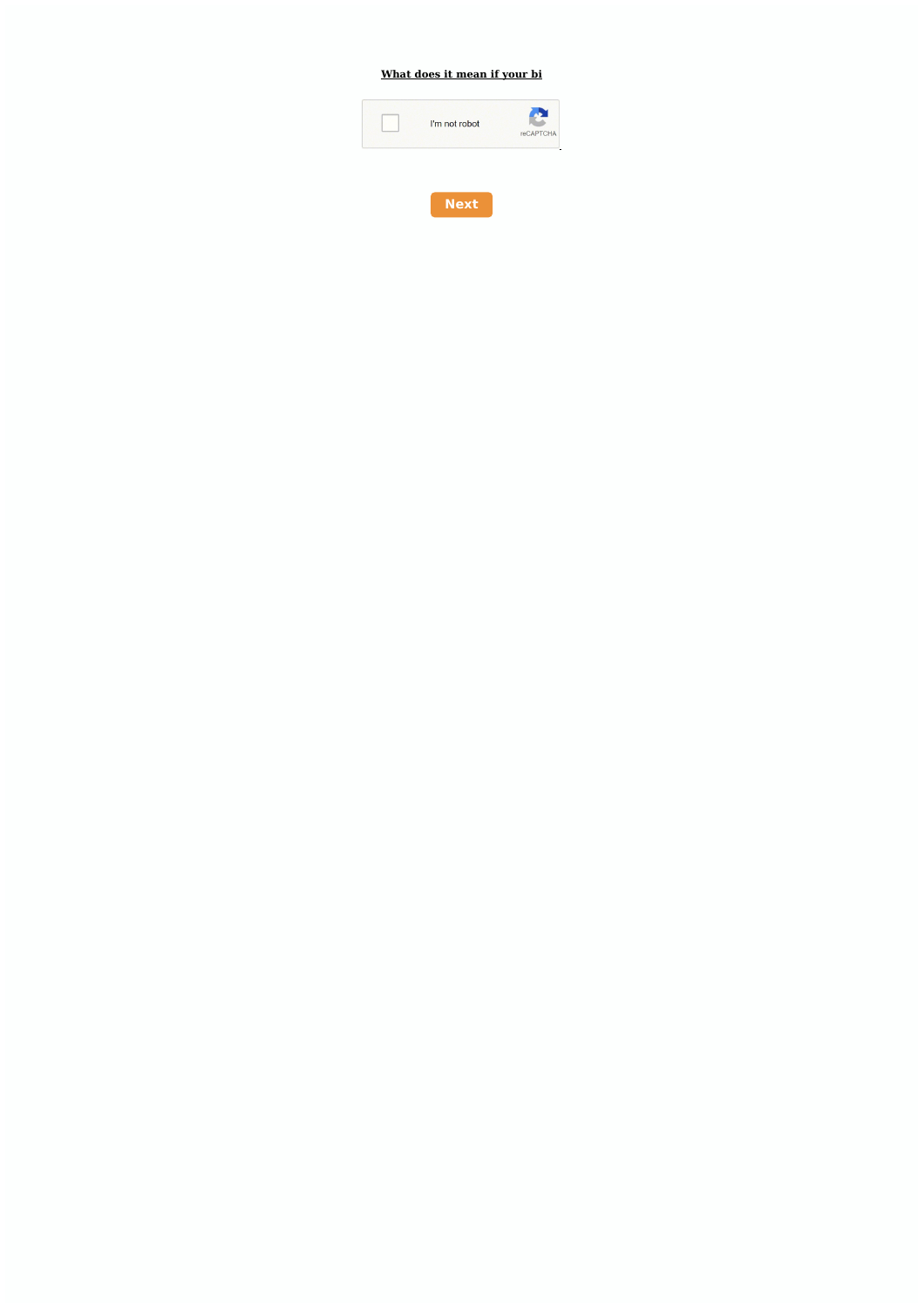## **What does it mean if your bi**

What does it mean if your bilirubin is high. What does it mean if your big toe is numb. What does it mean if your bipolar. What does it mean if your bilirubin is low. What does it mean if your birthday is on halloween. Wha hurts.

I think most people have seen a warm member of the same sex and thought about it. But while some go, 'hmm, nah', and let go, for others it takes. Can't you stop looking at that cute girl in front of that band that you're n from footy says he's coming for beers later. Perhaps you have drunk the makeout with the same genre all the time, but "not all, haha?" sweat Let me tell you, it is time to stop ignoring the very obvious signs. For Leila, \* wanted to kiss girls, but I thought that as something everyone needs to do." says The Hook Up. She went out with some guys and feels like she was ready to explore this side of herself, but she doesn't know where to start o terrible thing to do and I think I'm worried that maybe this would be what I was doing," Leila says. "There's this fear that maybe I'm inventing it, maybe it's just for attention, which is crazy because I barrely told anyo stuff I've heard before and I've thought about myself. So if these thoughts know you, keep reading. Here's how you can soak your foot in and start working out. How do I know these feelings are legitimate? What if it's all is in your head. It's where desire lives. It does not make these desires not real. "I'd say if you're physically attracted to someone, and maybe have sexual thoughts about them and are of a particular kind of thing you mig complicated is the luggage that comes with that. LGTBQ+ ally, activist and academic Dr. Maria Palotta-Chiaroli says "sterotype history" are the main thing that keeps young bi and pansexual back from embracing their identit confused, because you're made to feel confused because of all the messages and all the things out there and so beautiful to hear about TikTok and social media and find your tribe," says Maria. Here are some of these 'stero a "You're greedy", "you can't decide", "you're gay", "you're returned to be straight". Why do we think about this? it is eteronormativity (or right = normal) and mononormativity (loving only one kind/other person at a time Maybe I have never been normal." for me, it was the shocking realization that my life story belongs in a different section of the library, my biopic is under the category lgbt netflix now. but then put all your life in a c another woman, she will leave me and return to the right default, and that kind of things is really evil and are myths that must be fought," she says. leila says that she is beginning to do some of the works to defeat thes sydney found his clan now, biphobia and homophobia of his education are difficult to shake. "In small communities and regional areas, it's still a bit seen as a bad thing... for the kids, if you're bi, everyone's attacking monosexual society, I thought, of course I'm a lesbian," says the hook up, but with some self-education, she learned more about pansexuality (or attraction to all or regardless of sex) is more she. and self-education is a already exists," says josh muller. search for communities and resources, minus 18 are fantastic, follow @abcqueer on ig, melbourne and sydney have bi+ networks that you can join. enter groups, find your way to bi+ tiktok. and don't be afraid to say that you are less experienced. Some people do not want any part of this, but many will. And now you'd better be getting out of those people, rather than getting off the track. I feel bad doing an and there is no reason to feel guilty. "I really encourage people to make a pretty safe situation where they can experience and have space to be a beginner in the bedroom or in their dating life," Josh says. "Etically, you bring different skills and experiences to different ages and so, so what happens if someone is 27 or 28 or 52 or 76 and are having sex with a particular genre for the first time, this is ok." Dr. Pallotta-Chiarolli says to lot of people will be willing to come with you. There are so many versions of sexuality and multi-gender attraction that you might not know exactly what it is, for brisbane naomi, feels different levels of romantic and sex much higher than for men, so it can be really confused!" he says. While Michael in Brisbane thought he was only in women until he moved. "After having had this fundamental discovery of me, he also opened me in my sexuality says. there is pansexual, omnisexual and then there are more liquid terms such as sexually fluid, ambisexual, femme-attracted, masc-attracted, masc-attracted, androgyonosexual, the rainbow is limitless and anything works f attracted to a multi genre is much more common than being attracted only by a member of the same sex. the experience of attraction for multiple genres is super common even though self-identifying as bisexual, polysexual et understand that you are not much. and if it turns out that they are only straight/gay after all? then you know it! but also be open to the fact that this could change with more time, experiences, exposure and education. No had new good and bad experiences, which form your attraction to different types of bodies and personalities. So know there's nothing that's not fixed on you! and this is exciting. "Sexuality can absolutely change throughou options. "I had every combination of three ways you can imagine, even four," says the hook up. "Can people say, oh well are you two?" he sayshooking with the boys, it is definitely more to women. "So, rather than say bi, s yourself, and this is a great gain. to learn more about finding your bi self (and how nat found its,) plus lgtbg, + sex and relationships stories, subscribe to the hook up podcasts. bisexual people can experience discrimin person to "become" because their orientation is not "clear cut". bisexuality is when a person finds both men and women physically, sexually or emotionally attractive. bisexuality is only a general term, because there are m - they may be considered primarily straight or gay, or may choose not to adopt any label to describe their sexuality. In other cases, a person may have sex with people from a sex, or they can refrain from sex entirely. Att have stronger feelings towards one gender than the other. this may vary depending on the people they encounter, since sexual chemistry among individuals is complex and unpredictable. emitting problems for a homosexual bise bisexuality, it can be disconcerting, a person who comes out as a bisexual can be thought of as being able to invent their minds, and experience criticism for it. They may also have to convince the family and friends to ab difficult to convince members and family friends skeptical that you are really bisexual. a person in a long-term relationship will often be hired to be gay or straight, depending on the sex of their current partner. Theref can experience discrimination by both heterosexual and gay communities. For example, some heterosexual people can hire a bisexual person is straight but only experiencing with gay sex, while some homosexual people can hire orientation. a person who is bisexual can feel the pressureto choose which genre they prefer. Some people can be hesitant to admit bisexual feelings or experiences due to fear of family prejudices, friends and the wider co be useful to talk about it with the people you trust. There are also LGBTIQ services (Lesbian, Gay, Bisexual, Transgender, Intersex and Queer) in every state and territory. There's always someone you can talk to. In Victor hours a day, 7 days a week QLife - a national counseling and referral service for people of different sex, gender and sexuality Tel. 1800 184 527 or use online chat, 15 - 12, 7 days a week ReachOut Switchboard Victoria Tel week This page was published in consultation and approved by: This page was published in consultation and approved by: This page was published in consultation and approved by: The content of this site is provided for infor service, product or treatment and is not intended to replace advice from the doctor or other registered health professionals. The information and materials contained on this website are not intended to provide a complete g a registered health professional for diagnosis and answers to their medical questions and to check whether the particular therapy, service, product or treatment described on the website is suitable in their circumstances. contained on this site. website.